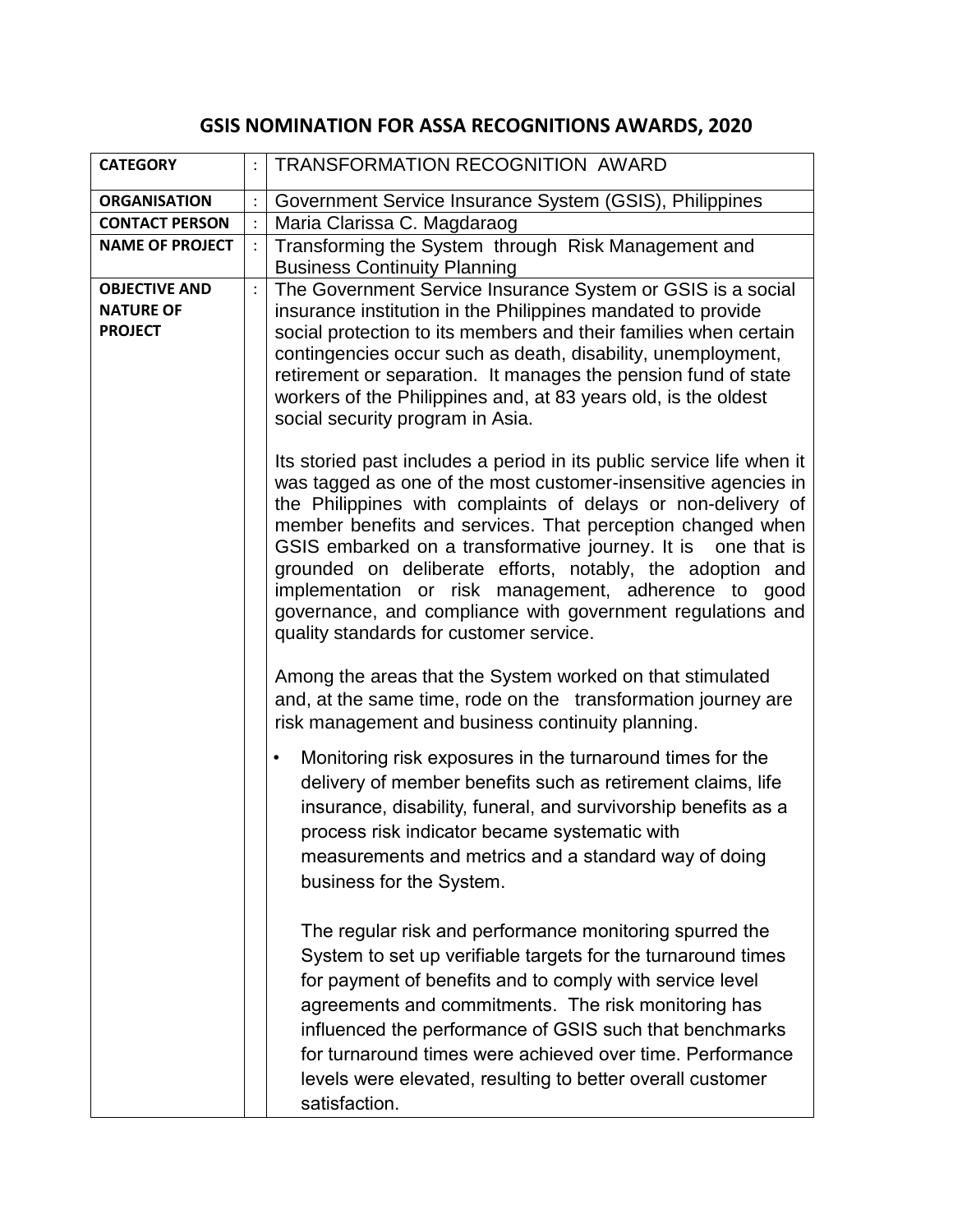|                                              | Business continuity planning had been conducted so that<br>risks of disruptions to business operations, service deliveries,<br>and critical systems could be addressed by the System. The<br>years of preparations paid off when the business continuity<br>plans were activated during the protracted lockdown and<br>quarantine period due to the covid-19 pandemic.<br>Even if the pandemic was unprecedented, because the<br>business continuity plans had been prepared and tested, the<br>System was able to adjust and resume mission-essential<br>services for its members. The monthly pension payments to<br>pensioners were paid without fail and even ahead of time.<br>Despite the lockdown, GSIS continued to operate with a<br>skeletal workforce on rotational duty. Employees received<br>their salaries and most continued to work from home. |
|----------------------------------------------|-----------------------------------------------------------------------------------------------------------------------------------------------------------------------------------------------------------------------------------------------------------------------------------------------------------------------------------------------------------------------------------------------------------------------------------------------------------------------------------------------------------------------------------------------------------------------------------------------------------------------------------------------------------------------------------------------------------------------------------------------------------------------------------------------------------------------------------------------------------------|
|                                              | The System was able to provide service to its stakeholders, a<br>commitment that is part of its transformation agenda, even, or<br>especially, during times of adversity when our stakeholders,<br>members, pensioners, and their families need us most.                                                                                                                                                                                                                                                                                                                                                                                                                                                                                                                                                                                                        |
| <b>WHY IT SHOULD</b><br><b>BE RECOGNISED</b> | Certainly, the transformation feat of GSIS can be attributed to<br>various contributors. In this respect, risk management and<br>business continuity planning deserve to be recognized as<br>among the important drivers to the transformation of the<br>System. This is evidenced by several milestones.                                                                                                                                                                                                                                                                                                                                                                                                                                                                                                                                                       |
|                                              | GSIS is a pioneer in risk management among the public sector<br>social security and insurance agencies in its field. Enterprise<br>risk management is institutionalized and being embedded in the<br>business of GSIS.                                                                                                                                                                                                                                                                                                                                                                                                                                                                                                                                                                                                                                          |
|                                              | GSIS has successfully attained several risk-based ISO quality<br>management certifications and upgrades.                                                                                                                                                                                                                                                                                                                                                                                                                                                                                                                                                                                                                                                                                                                                                        |
|                                              | The System's processing of claims and applications of<br>members are being measured and monitored for better<br>management, resulting to more claims being resolved and<br>released over shorter periods of time to complete a process and<br>fulfil the request.                                                                                                                                                                                                                                                                                                                                                                                                                                                                                                                                                                                               |
|                                              | The System's business continuity planning has enabled it to<br>face the disruptions brought about by the pandemic and provide<br>continuity of services to our stakeholders in the mission-<br>essential functions of the System. Because of business                                                                                                                                                                                                                                                                                                                                                                                                                                                                                                                                                                                                           |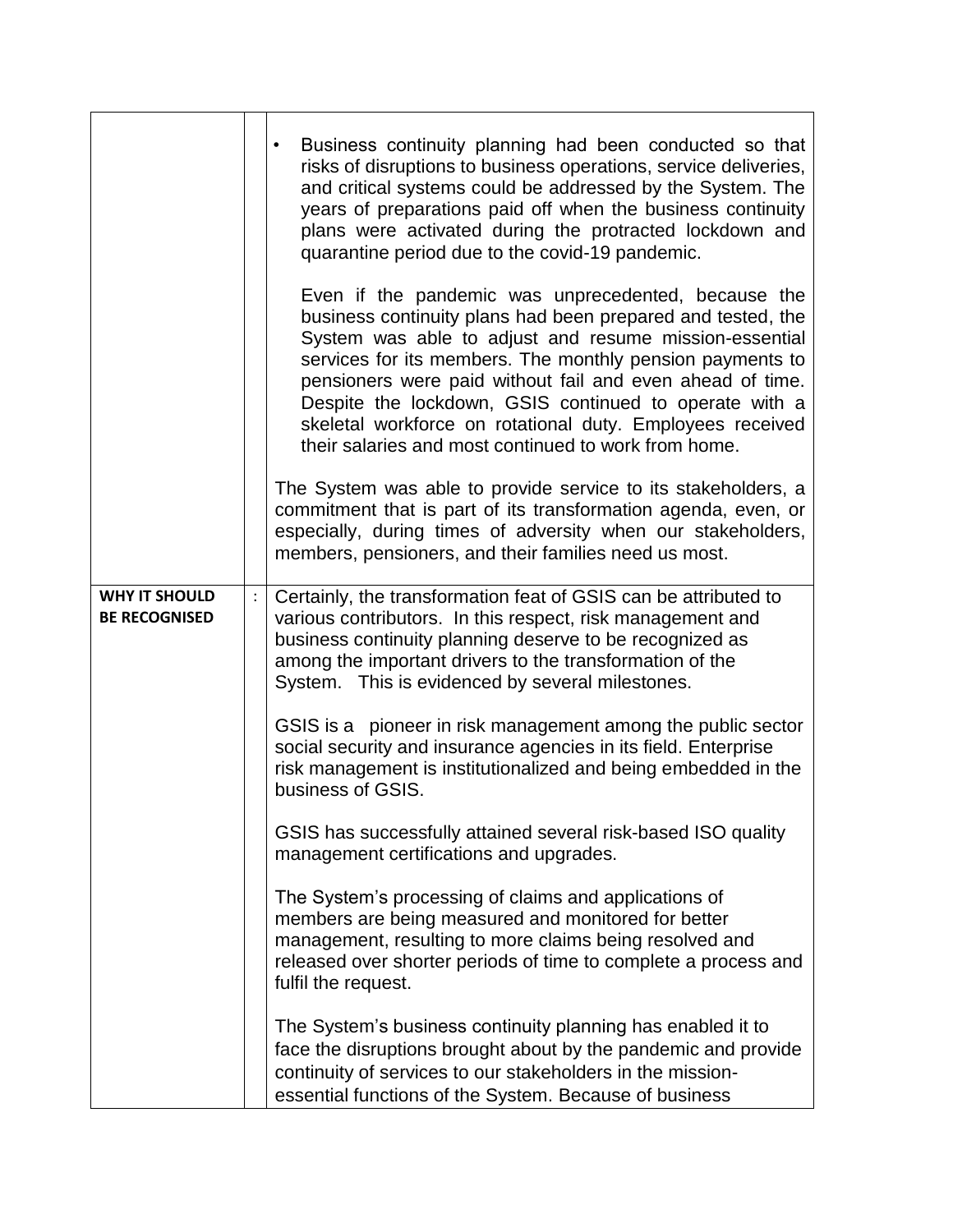|                                         | continuity preparations and exercises, the System developed<br>some level of preparedness to respond to the pandemic.                                                                                                                                                                                                                                                                                                                                                                         |
|-----------------------------------------|-----------------------------------------------------------------------------------------------------------------------------------------------------------------------------------------------------------------------------------------------------------------------------------------------------------------------------------------------------------------------------------------------------------------------------------------------------------------------------------------------|
| <b>SUMMARY OF THE</b><br><b>PROJECT</b> | The System, through its Risk Management Office (RMO),<br>undertakes enterprise risk management by monitoring risk<br>exposures vis-a-vis targets and thresholds. RMO maintains the<br>risk registers, heat maps, and monitoring dashboards.                                                                                                                                                                                                                                                   |
|                                         | One of the priority risks that are monitored assiduously is how<br>the System services its customers with the processing of social<br>insurance claims which must be done within certain committed<br>turnaround times.                                                                                                                                                                                                                                                                       |
|                                         | The risk monitoring system informs management of the ageing<br>of claims. It presents the data and shows when claims<br>processing rates meet targets, fall below acceptable levels or<br>are still in process. It can show which branch offices of the<br>System are high performers and those which need to improve.<br>As a result, the percentages of members' claims that were<br>processed within target turnaround times increased and<br>backlogs were reduced.                       |
|                                         | Reports are made regularly to the Board and Management<br>which serve as decision-making information in the management<br>of risk issues, the review of policies, practices, and<br>performance, and the grant of rewards and awards.                                                                                                                                                                                                                                                         |
|                                         | On the other hand, business continuity plans for mission-<br>essential functions of the System have been prepared for the<br>Head Office and Branch Offices under the guidance of the Risk<br>Management Office, with cooperation from the different<br>functional groups and process owners. The business continuity<br>plans provide for the resumption of operations and services in<br>the following mission-essential functions and processes that<br>support the core mandates of GSIS: |
|                                         | Retirement and other Social<br><b>Benefits</b><br>Insurance<br>Payments<br>Loans Granting and Monitoring<br>٠<br>Payroll Services for Employees and Job Orders<br>$\bullet$<br><b>Investment-Related Activities</b><br>٠<br><b>Budget Administration and Management Services</b><br><b>Treasury Operations</b><br><b>General Services</b><br><b>Communication Services</b><br><b>Security Services</b>                                                                                        |